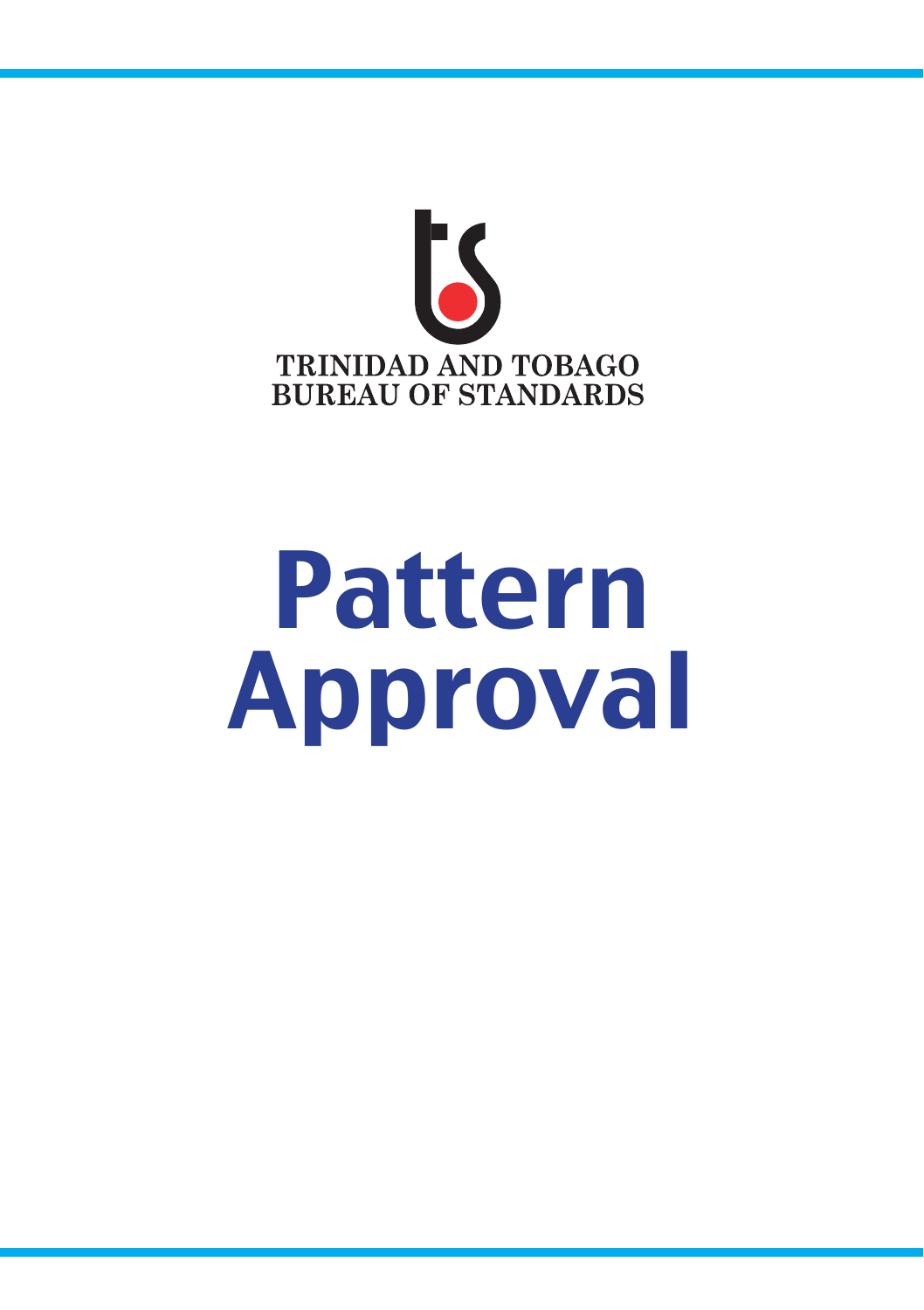**The Metrology Act No. 18 of 2004** *is now law in Trinidad and Tobago, effective 1st May, 2015.*

*This legislation provides the framework for the new national measurement system in Trinidad and Tobago and gives the Trinidad and Tobago Bureau of Standards (TTBS) the responsibility for its implementation.*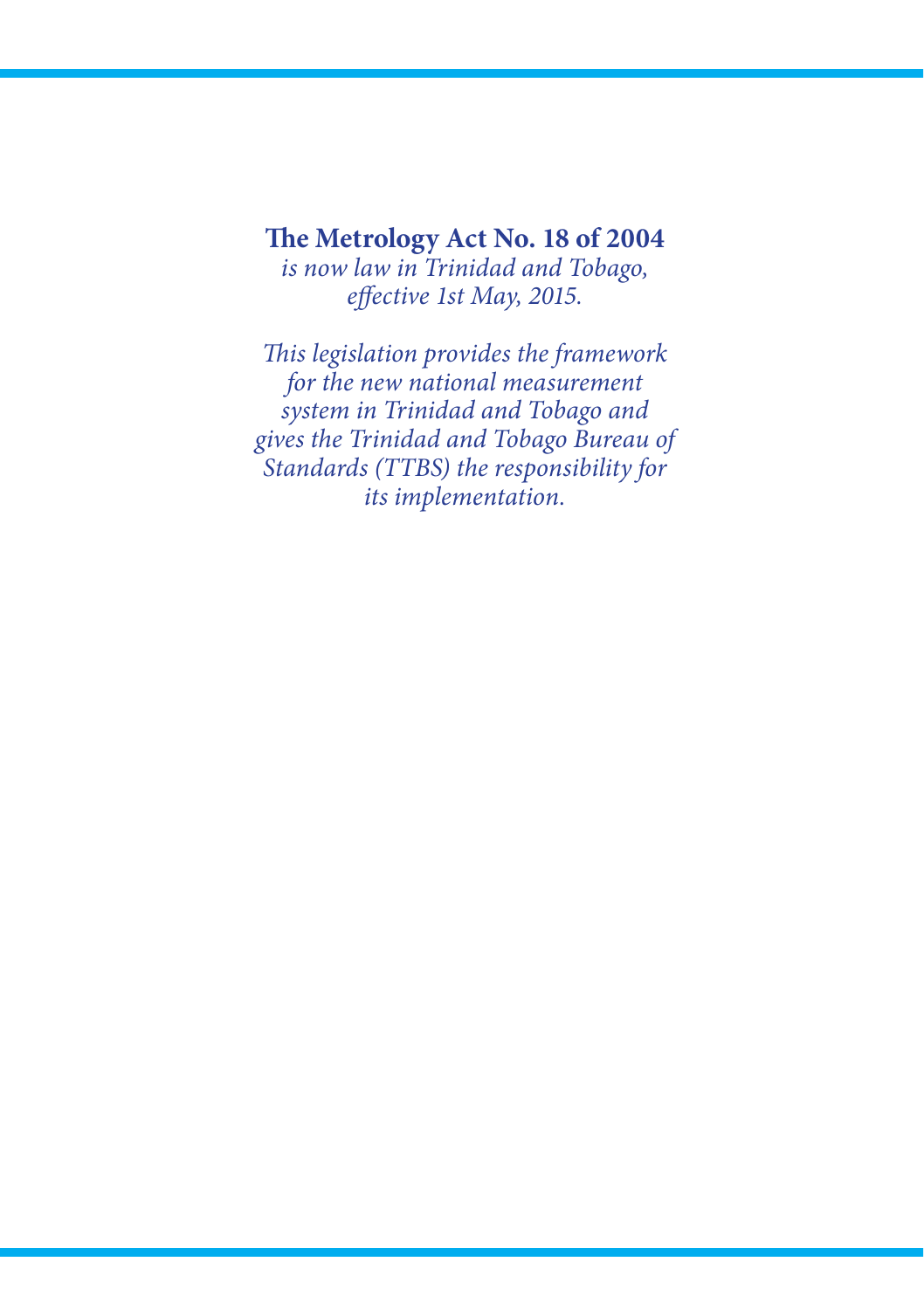## **What is Metrology?**

Metrology is the science of measurement which includes aspects such as measurement units, measurement methods and measuring devices. It is important in many aspects of our daily lives, as in its absence, you cannot design, test, manufacture, buy or sell anything safely or reliably.

### **What is a Pattern?**

A pattern refers to the characteristics of a design and operation of a measuring device that uniquely defines the device and its measurement characteristics.

## **What is Pattern Approval?**

Pattern Approval is the process whereby an impartial body examines the pattern (design) of a device prototype against a set of national or international metrological specifications and a Certificate of Pattern Approval is issued.

In Trinidad and Tobago, Pattern Approval of devices is subject to rigorous tests prescribed under the Metrology Regulations, 2015.

Section 21(d) of the Metrology Act No.18 of 2004 (the legislation that governs Weights and Measures in Trinidad and Tobago) and the Metrology Regulations, 2015 have authorised the Trinidad and Tobago Bureau of Standards (TTBS) to examine and approve all patterns of measuring devices used for trade.

To fulfil this mandate, all measuring devices manufactured in or imported into the country, must undergo pattern approval before these devices are made available for sale.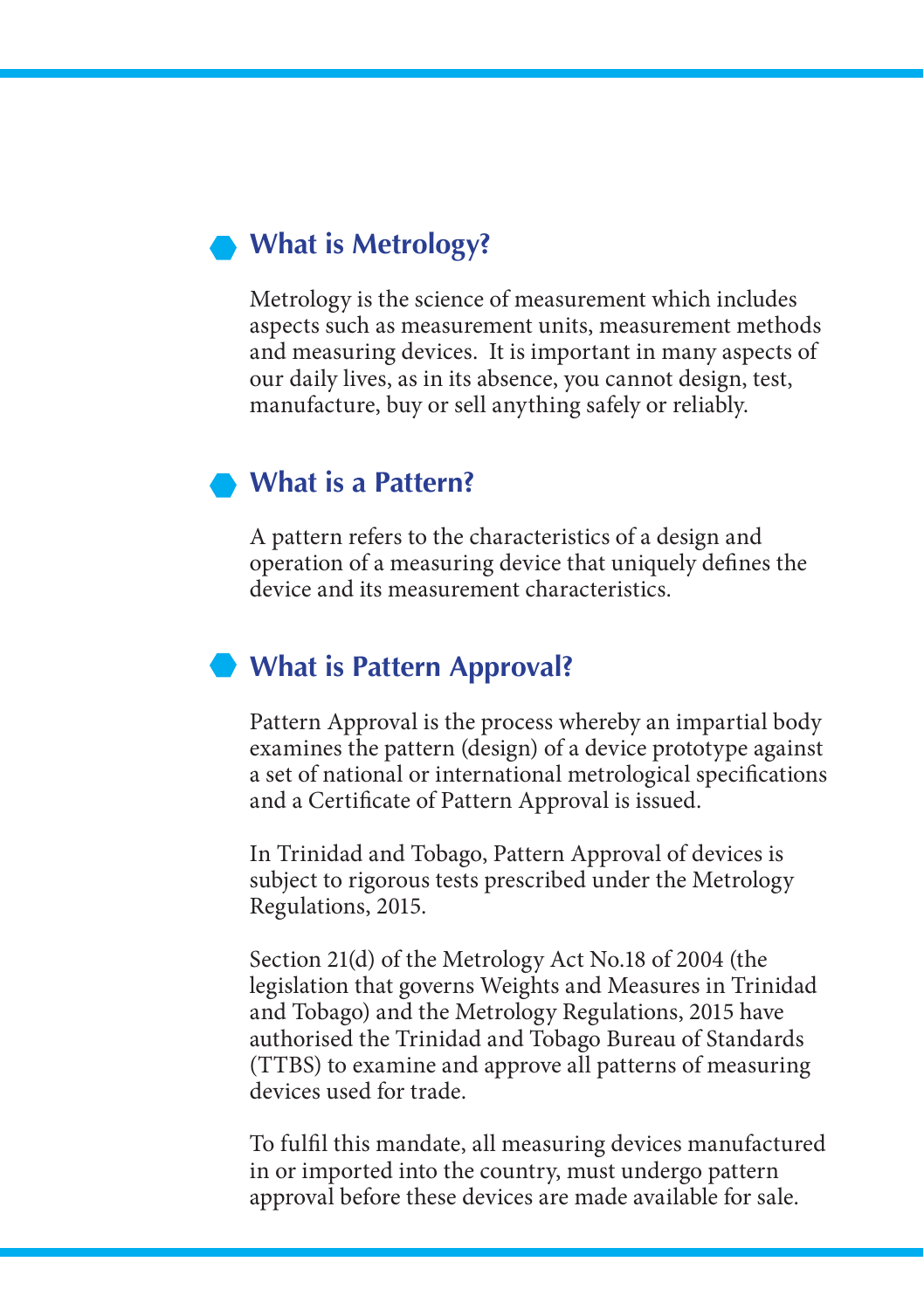## **• Who is responsible for Pattern Approval in Trinidad and Tobago?**

The TTBS is the body responsible for Pattern Approval as stipulated by the Metrology Act No.18 of 2004 and the Metrology Regulations, 2015.

## **What is the role of the TTBS in Pattern Approval?**

*The main roles include:*

• Examining and approving all patterns of measuring devices used for trade.

All measuring devices manufactured in or imported into Trinidad and Tobago must undergo pattern approval before these devices can be sold.

*Some examples are:*

- Jewellery balances
- Computing scales
- Non computing bench scales
- Floor scales
- Belt-conveyor scales
- Weighbridges
- Scales connected to an electronic cash register
- • Examining and approving measuring devices impacting on health and safety of citizens and the environment.

*Examples of which are:*

- Energy Meters
- Speed Detectors
- • Evidential Breath Analysers
- • Exhaust Emission Meters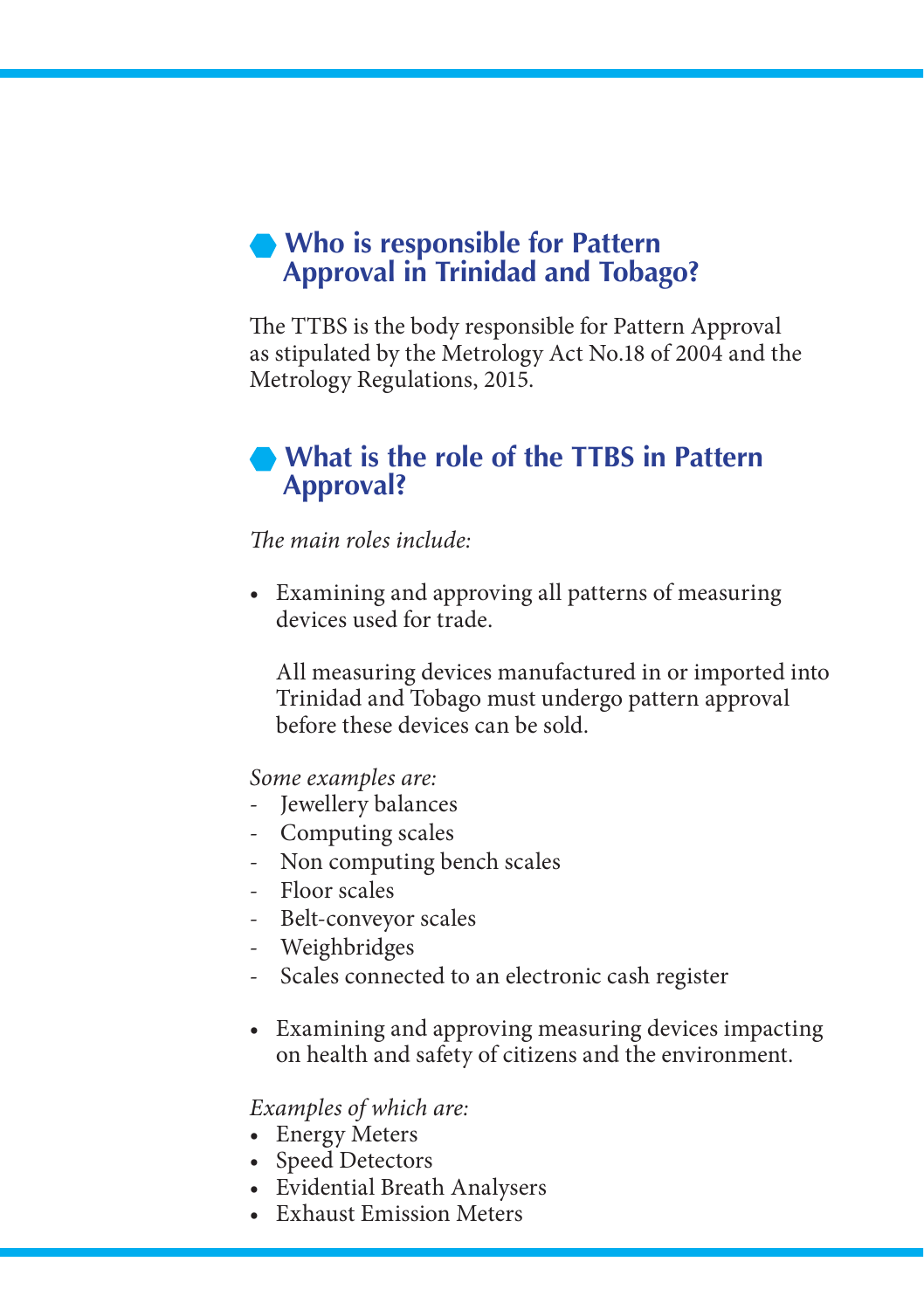## **Who needs Pattern Approval?**

Pattern Approval applies to businesses that manufacture and/or import measuring devices used for trade.

## **Why is Pattern Approval important?**

Pattern Approval is important because it determines whether a measuring device is capable of retaining its calibration over a range of environmental and operating conditions and to ensure that it is not capable of facilitating fraud.

It also certifies if the measuring device is suitable for use in connection with any class or classes of trade.

### **What is the process for applying for Pattern Approval?**

An importer or manufacturer of a measuring device shall submit an application for Pattern Approval on a form prescribed and approved by the Bureau.

The application shall be accompanied by:

- proof of approval of the pattern by a recognized national or international metrology body
- principal technical drawings
- all necessary specifications and other information that would enable adequate assessment
- a model of the measuring device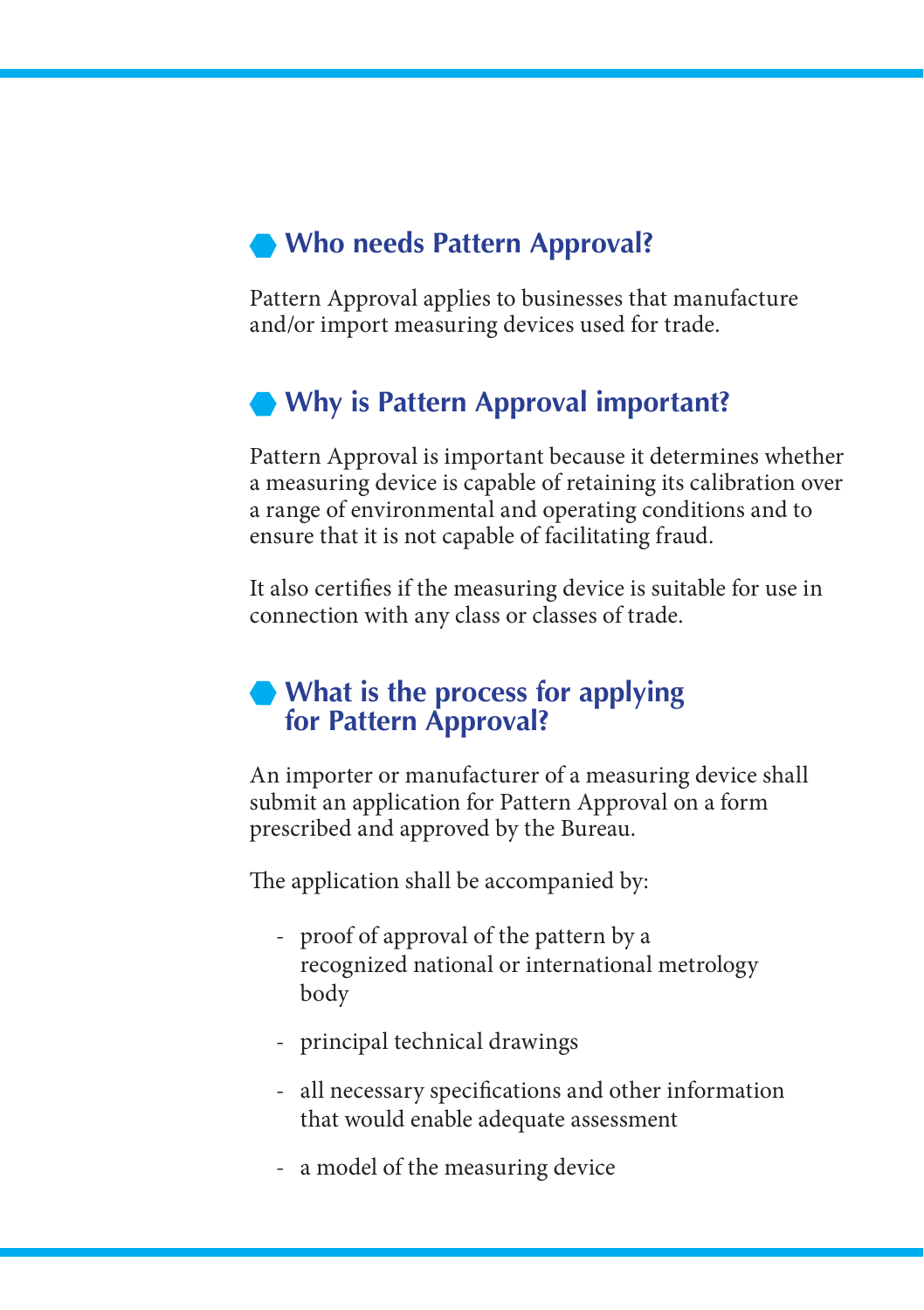- Payment receipt of the fee of two thousand five hundred dollars (\$2500.00)

The Bureau may exempt an importer or manufacturer of a measuring device from the deposit of a model after consideration of the application.

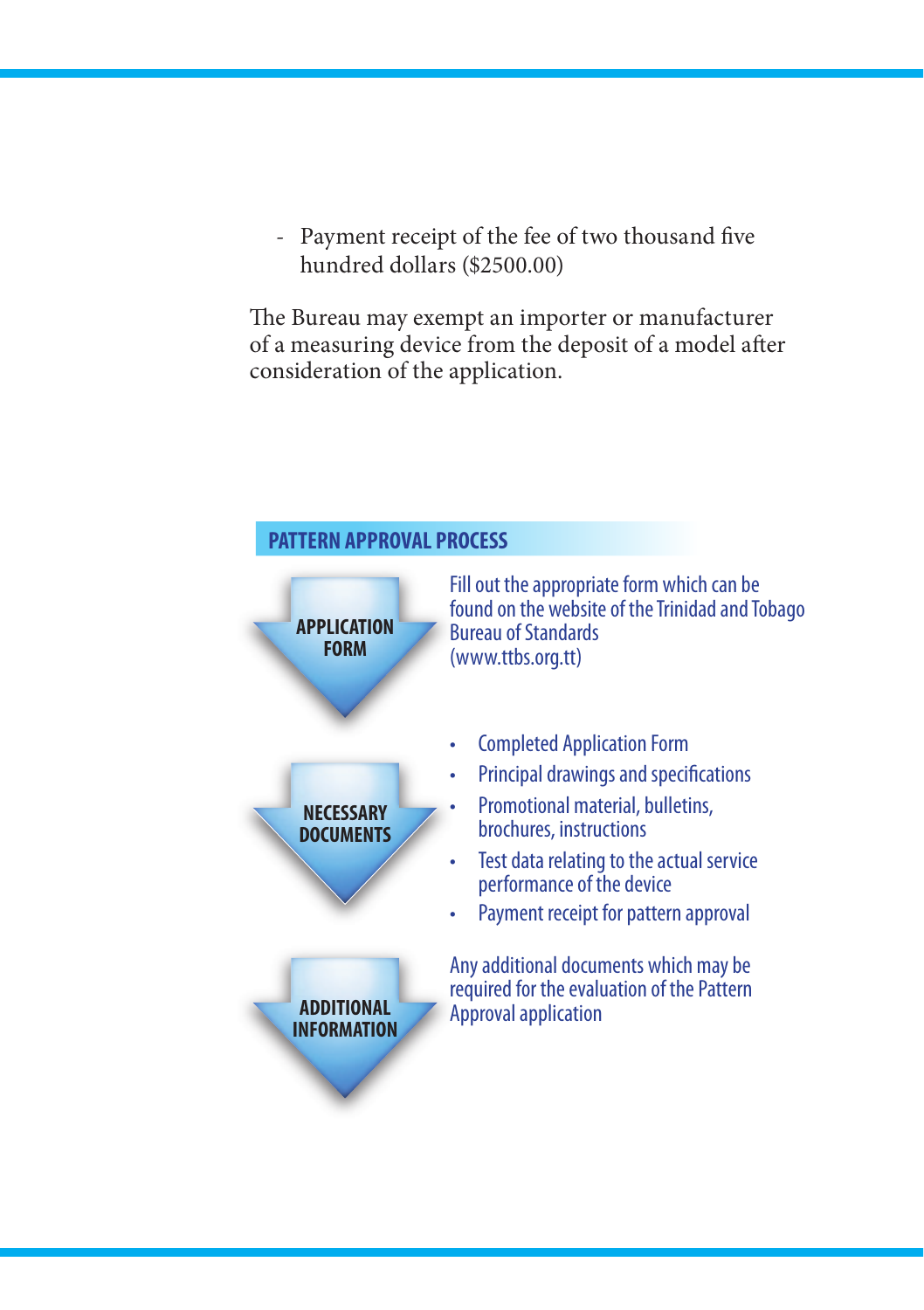## **What are the Penalties for NOT having a device pattern approved?**

Under the Metrology Act, a person found guilty of not conforming to the Act is liable to be fined a sum of two thousand dollars (\$2000.00) and in the case of a subsequent offence to a fine of four thousand dollars (\$4000.00). Furthermore a director, secretary and other executives of a company can be fined fifty thousand dollars (\$50,000.00), and in the case of a corporate body, fines of one hundred thousand dollars (\$100,000.00) can be imposed.